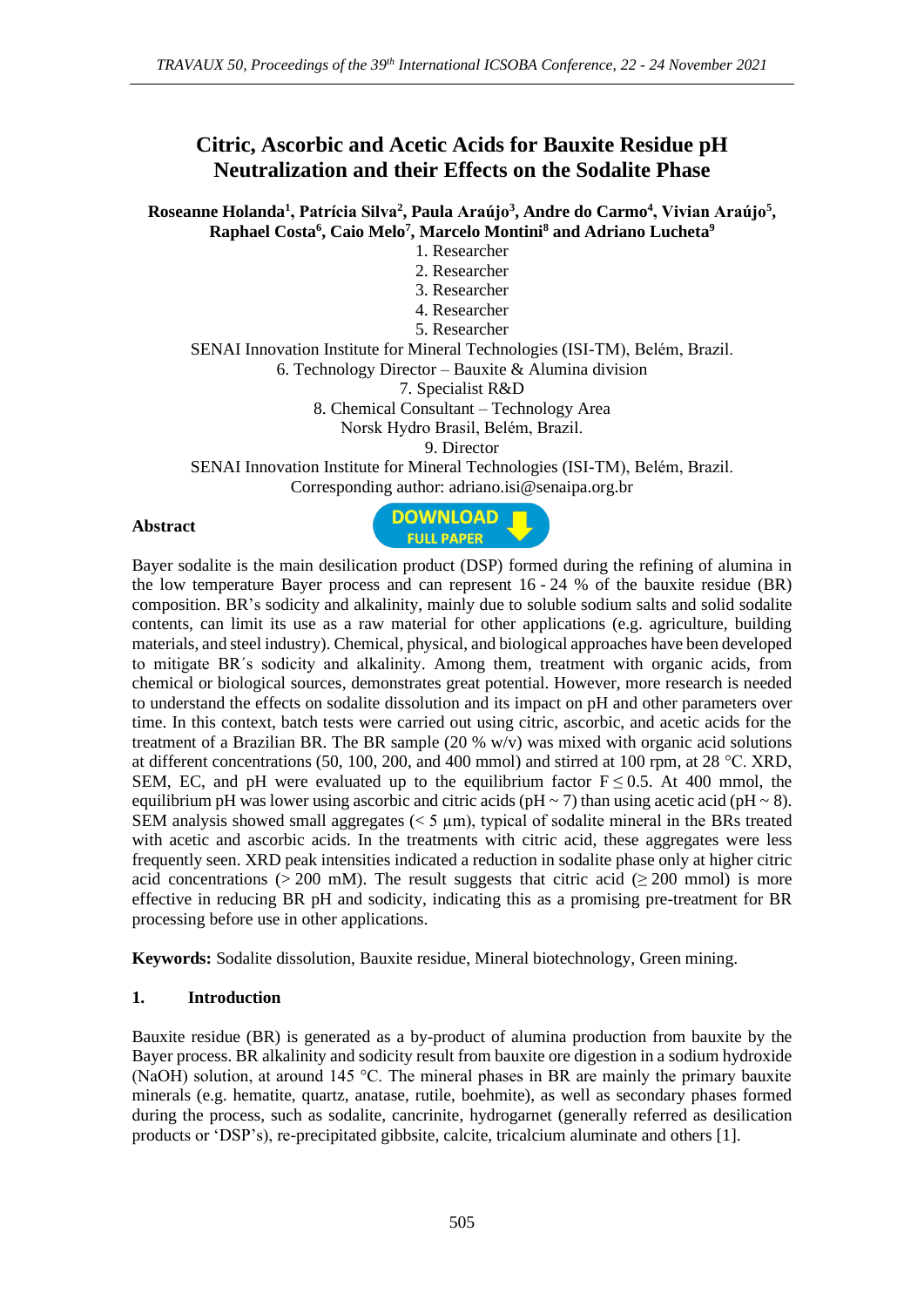Despite filtering and washing to reduce the soluble caustic and sodium in the solids, at discharge from the refinery BR still contains residual dissolved, and leachable sodium hydroxide, sodium carbonate, sodium aluminate, and other soluble substances. BR´s sodium content and alkalinity is mainly as soluble sodium salts and DSPs, where the latter can represent  $16 - 24$  % of the BR composition [2]. The DSPs, Bayer sodalite and Bayer cancrinite, have a common chemical formula  $\text{Na}_6[\text{Al}_6\text{Si}_6\text{O}_{24}]$ .2NaX.6H<sub>2</sub>O, where X represents OH<sup>-</sup>, Cl<sup>-</sup>, NO<sub>3</sub><sup>-</sup>, ½ CO<sub>3</sub><sup>2-</sup>, or ½ SO<sub>4</sub><sup>2-</sup>, their crystal structures however, are different. Sodalite is cubic while cancrinite is hexagonal, and if calcium is present in the liquor, it can replace  $\text{Na}_2\text{X}$  in the cancrinite formula. Sodalite is formed in Bayer circuits designed for gibbsitic bauxite digestion at temperatures around 145 ºC, while cancrinite is formed at the higher reaction temperatures ( $> 220$  °C) used for boehmitic and diasporic bauxite digestion [3].

Due to the large and increasing annual global production, and BR´s large worldwide inventory [4], residue application research has increased in the last decade. Studies have reported potential BR application in waste-water and waste-gas treatment (for phosphorus adsorption and purification of acidic waste gases), as building materials, catalysts, as a secondary source of metal and rare earth elements, and in agriculture as a soil conditioner [5-8]. However, its physicochemical characteristics limit wide application, and a dealkalization and sodium reduction step would facilitate its broader use [1-2]. Physical and biological approaches to mitigate BR´s alkalinity and sodium content, such as salt ion precipitation or displacement, pyrometallurgy and hydrometallurgy, acid neutralization, and microbial-driven remediation have been investigated  $[9-11]$ .

BR transformation by mineral (hydrochloric and sulfuric) and organic (citric) acids at low concentrations, with and without gypsum amendment has also been studied [10]. All treatments were successful in decreasing total alkalinity and pH to some degree in experiments using cancrinite-rich bauxite residue. Citric acid reacts with cancrinite, promoting macro-aggregate formation, improving BR's physical properties [10]. Cancrinite was also leached using high concentrations of citric acid [11]. It is important to note that while inorganic acid leaching can neutralize and remove sodium from BR, it can also dissolve undesirable metals, making the option of organic acid treatment more interesting. Silica gel formation has also been described during sulfuric acid hydrometallurgical processing at  $pH < 7.0$  [12].

Organic acid pretreatment (either from chemical or biological sources) offers the potential to boost BR use [13-14], further closing the aluminum circular economy loop. However, more research is needed to understand the effects over time on sodalite dissolution and on BR pH and other parameters. In this context, the present work reports batch tests carried out using citric, ascorbic, and acetic acids at different concentrations (50, 100, 200, and 400 mmol) for the treatment of a Brazilian BR, to determine their effects in reducing alkalinity and on sodalite dissolution. The study's results will contribute to a better understanding of the potential use of organic acids as a pre-processing step before BR use in various applications.

## **2. Experimental**

The study was conducted at the SENAI Innovation Institute for Mineral Technologies (ISI-TM), in Brazil using a press-filtered BR sample obtained from an alumina refinery located in the state of Pará, Brazil. The BR´s chemical and physical characterization has been previously reported [15].

The experiment was carried out in batches (three replicates) using ACS grade acetic  $(C_2H_4O_2)$ , citric  $(C_6H_8O_7)$ , and L-ascorbic  $(C_6H_8O_6)$  acids, at concentrations of 50, 100, 200, and 400 mmol, according to an adapted methodology [14]. BR samples at 20  $%$  (w/v) concentration were added into 60 mL clear capped polypropylene bottles and filled with the acid solutions to a final volume